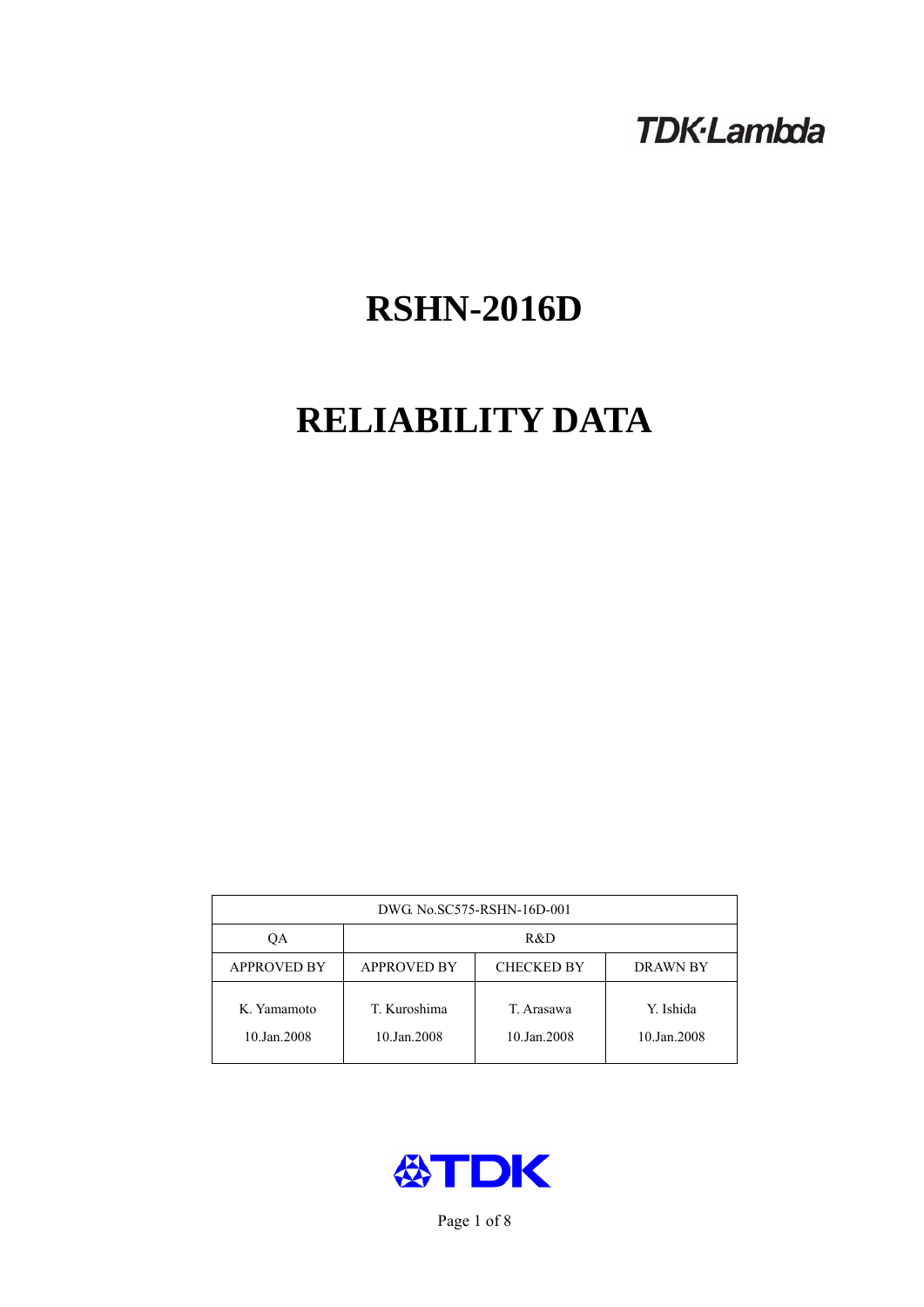#### **RSHN-2016D**

## **I N D E X**

|                                     | Page   |
|-------------------------------------|--------|
| 1. Calculated Values of MTBF        | Page-3 |
| 2. Vibration Test                   | Page-4 |
| 3. Heat Cycle Test                  | Page-5 |
| 4. Humidity Test                    | Page-6 |
| 5. High Temperature Resistance Test | Page-7 |
| 6. Low Temperature Storage Test     | Page-8 |

The following data are typical values. As all units have nearly the same characteristics, the data to be considered as ability values.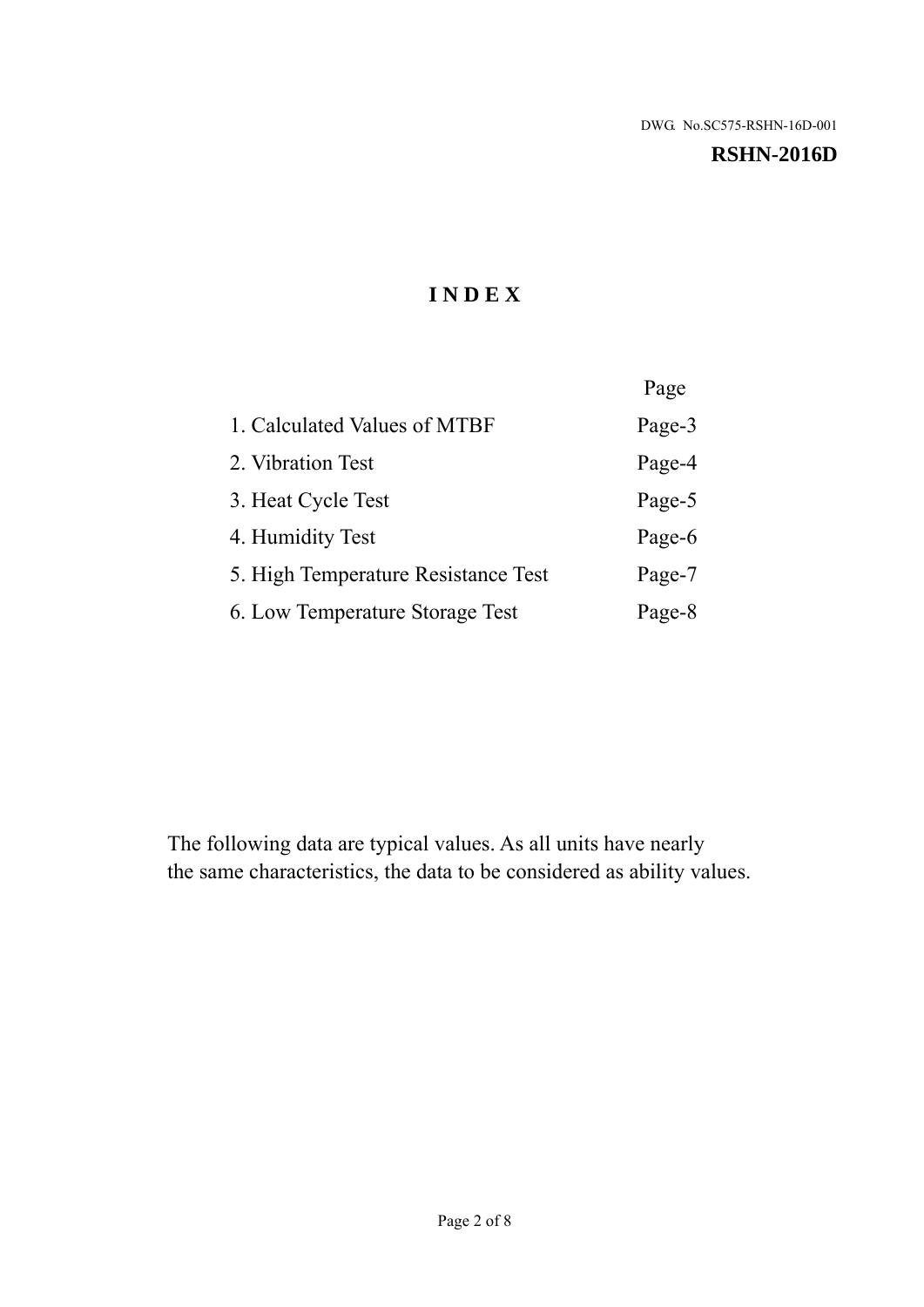#### **RSHN-2016D**

1. Calculated values of MTBF

MODEL : RSHN-2016D

(1) Calculating Method

 Calculated based on parts stress reliability projection of MIL-HDBK-217F NOTICE2.

Individual failure rates  $\lambda$  G is given to each part and MTBF is calculated by the count of each part.

$$
MTBF = \frac{1}{\lambda_{\text{equip}}} = \frac{1}{\sum_{i=1}^{n} N_i (\lambda_G \pi_Q)_i} \times 10^6 \text{ (hours)}
$$

| : Total equipment failure rate (Failure / $10^6$ Hours)                   |
|---------------------------------------------------------------------------|
| : Generic failure rate for the $\hbar$ generic part                       |
| (Failure/ $10^6$ Hours)                                                   |
| : Quantity of <i>i</i> th generic part                                    |
| : Number of different generic part categories                             |
| : Generic quality factor for the <i>i</i> th generic part ( $\pi Q = 1$ ) |
|                                                                           |

- (2) MTBF Values
	- GF : Ground, Fixed

 $MTBF = 5,410,084$  (Hours)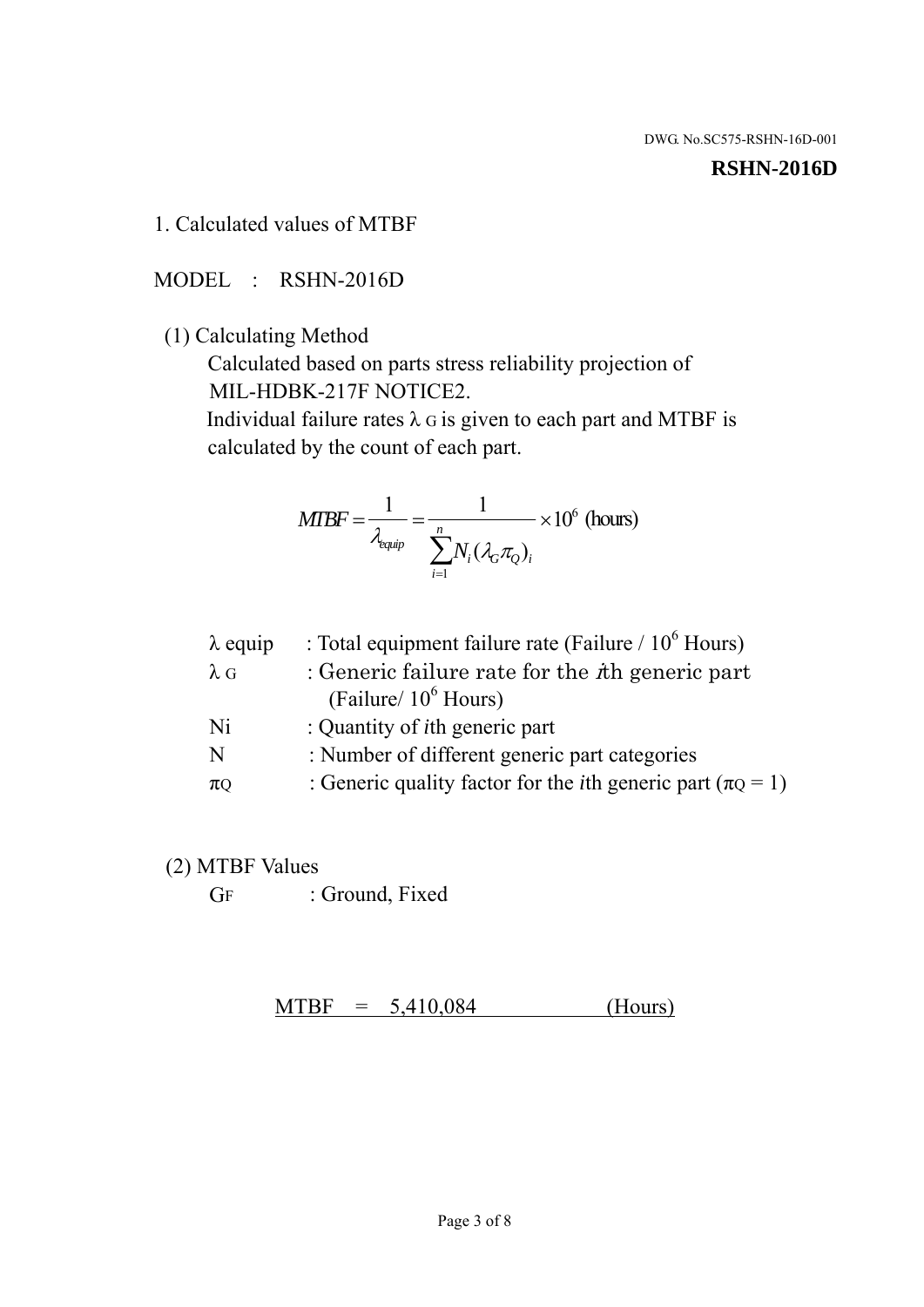#### **RSHN-2016D**

2. Vibration Test

### MODEL : RSHN-2016D (Representation Product : RSEN-2030D)

- (1) Vibration Test Class Frequency Variable Endurance Test
- (2) Equipment Used Controller VS-1000-6, Vibrator 905-FN ( IMV CORP.)
- (3) The Number of D.U.T. (Device Under Test) 5 units
- (4) Test Condition
	- · Frequency : 10~55Hz
	- $\cdot$  Acceleration : 9.8m/s<sup>2</sup>, Sweep for 1 min.
	- · Dimension and times : X, Y and Z directions for 1 hour each.

## (5) Test Method

Fix the D.U.T. on the fitting-stage

## (6) Test Results

PASS

#### Typical Sample Data

| Check item                         | Spec.                           |                   | <b>Before Test</b>  | After Test          |
|------------------------------------|---------------------------------|-------------------|---------------------|---------------------|
| Attenuation (dB)                   | Differential Mode: 25dBmin.     | $0.4$ MHz         | 38.80               | 39.10               |
|                                    |                                 | 30 MHz            | 56.51               | 55.42               |
|                                    | Common Mode: 25dBmin.           | 2 MHz             | 36.23               | 36.01               |
|                                    |                                 | 30 MHz            | 37.14               | 36.63               |
| Leakage Current (mA)               | $1mA$ max. $(250V, 60Hz)$       | Line1             | 0.41                | 0.40                |
|                                    |                                 | Line <sub>2</sub> | 0.41                | 0.40                |
| DC Resistance $(m\Omega)$          | 6m $\Omega$ max.                |                   | 3.62                | 3.60                |
| <b>Test Voltage</b>                | $L-L: 1768Vdc$ 60s.             |                   | OK                  | OK                  |
|                                    | $L-E$ : 2500Vac 60s.            |                   |                     |                     |
| Isolation Resistance ( $M\Omega$ ) | $100M \Omega$ min. (500Vdc 60s) |                   | $4.0 \times 10^{6}$ | $4.0 \times 10^{6}$ |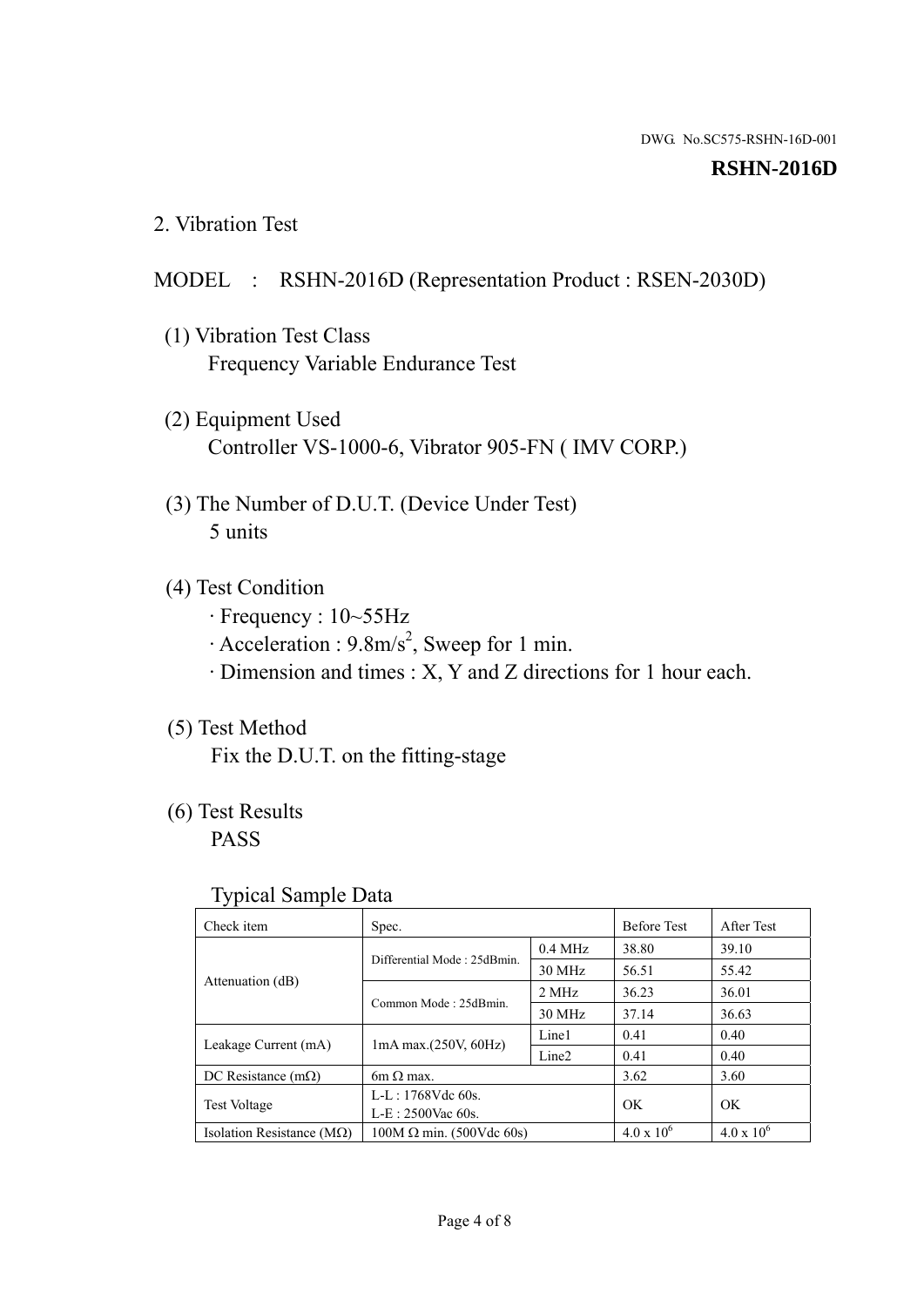1 cycle

30min.

3min.

30min.

3. Heat Cycle Test

## MODEL : RSHN-2016D (Representation Product : RSEN-2030)

- (1) Equipment Used TEMPERATURE CHAMBER TSA-71H-W (ESPEC CORP.)
- (2) The Number of D.U.T. (Device Under Test) 5 units
- (3) Test Conditions
	- · Ambient Temperature : -25~+85°C · Test Cycles : 100cycles
- (4) Test Method

 Before the test check if there is no abnormal characteristics and put the D.U.T. in the testing chamber. Then test it in the above cycles, After the test is completed leave it for 1 hour at room temperature and check it if there is no abnormal each characteristics.

 $+85$ °C

 $-25^{\circ}$ C

(5) Test Results

PASS

| <b>Typical Sample Data</b> |  |  |
|----------------------------|--|--|
|----------------------------|--|--|

| Check item                         | Spec.                           |                   | <b>Before Test</b> | After Test        |
|------------------------------------|---------------------------------|-------------------|--------------------|-------------------|
|                                    | Differential Mode: 25dBmin.     | $0.4$ MHz         | 40.06              | 40.06             |
|                                    |                                 | 30 MHz            | 55.64              | 57.12             |
| Attenuation (dB)                   | Common Mode: 25dBmin.           | 2 MHz             | 35.40              | 36.74             |
|                                    |                                 | 30 MHz            | 37.70              | 37.36             |
| Leakage Current (mA)               | $1mA$ max. $(250V, 60Hz)$       | Line1             | 0.41               | 0.49              |
|                                    |                                 | Line <sub>2</sub> | 0.42               | 0.48              |
| DC Resistance $(m\Omega)$          | 6m $\Omega$ max.                |                   | 3.48               | 3.22              |
| <b>Test Voltage</b>                | $L-L: 1768Vdc$ 60s.             |                   | OK                 | OK                |
|                                    | $L-E: 2500$ Vac 60s.            |                   |                    |                   |
| Isolation Resistance ( $M\Omega$ ) | $100M \Omega$ min. (500Vdc 60s) |                   | $9.5 \times 10^5$  | $9.4 \times 10^5$ |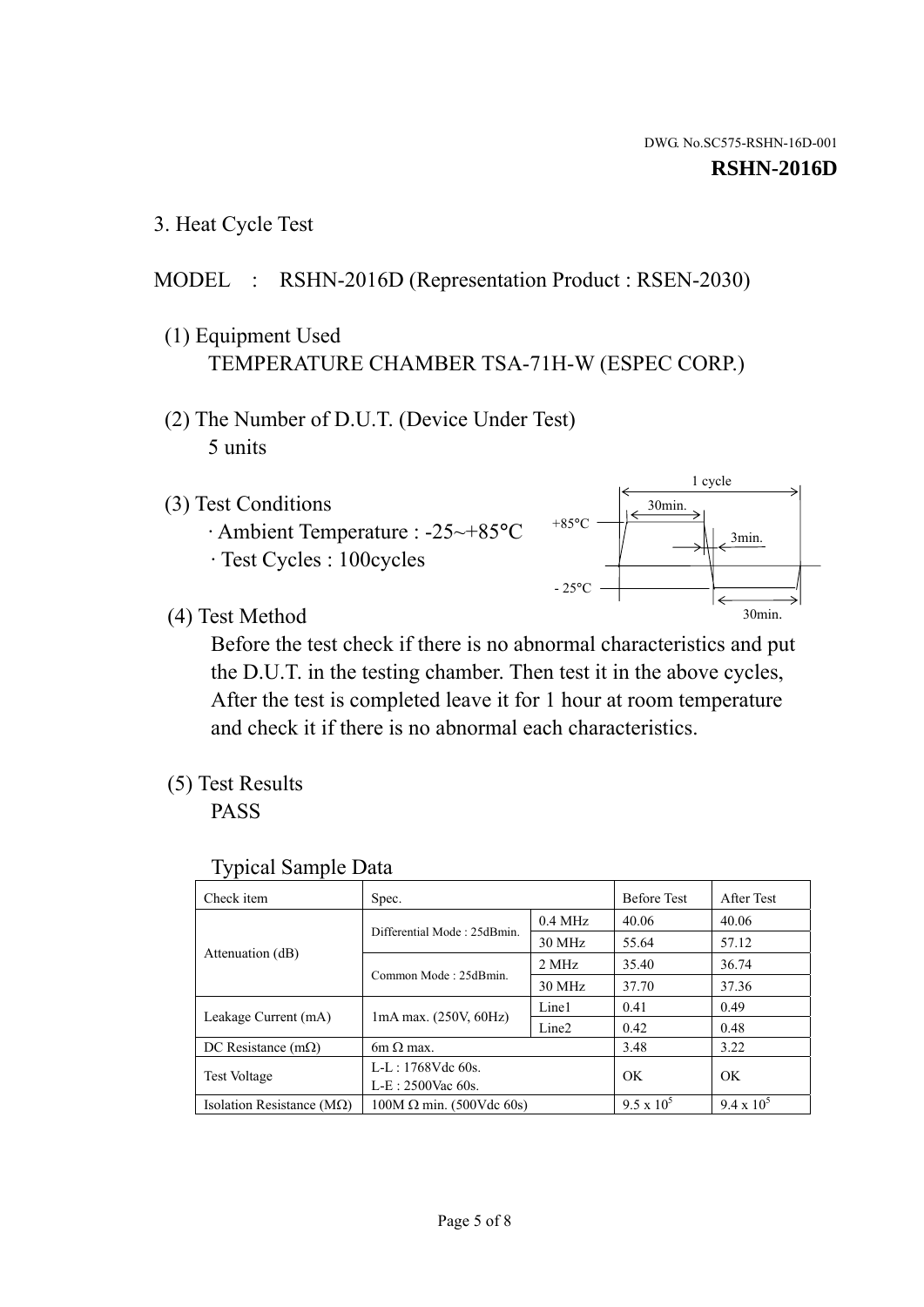4. Humidity Test

## MODEL : RSHN-2016D (Representation Product : RSEN-2030)

- (1) Equipment Used TEMP. & HUMID. CHAMBER PR-4KT (ESPEC CORP.)
- (2) The Number of D.U.T. (Device Under Test) 5 units

## (3) Test Conditions

- · Ambient Temperature : +40°C
- · Test Time : 500 hours
- · Ambient Humidity : 90~95% RH No Dewdrop

## (4) Test Method

 Before the test check if there is no abnormal characteristics and put the D.U.T. in the testing chamber. Then test it in the above conditions. After the test is completed leave it for 1 hour at room temperature and check it if there is no abnormal each characteristics.

## (5) Test Results

PASS

| . .                                |                                 |                   |                     |                     |
|------------------------------------|---------------------------------|-------------------|---------------------|---------------------|
| Check item                         | Spec.                           |                   | <b>Before Test</b>  | After Test          |
| Attenuation (dB)                   | Differential Mode: 25dBmin.     | $0.4$ MHz         | 40.92               | 39.42               |
|                                    |                                 | 30 MHz            | 57.38               | 55.62               |
|                                    | Common Mode: 25dBmin.           | 2 MHz             | 36.16               | 36.22               |
|                                    |                                 | 30 MHz            | 37.34               | 37.92               |
| Leakage Current (mA)               | $1mA$ max. $(250V, 60Hz)$       | Line1             | 0.42                | 0.41                |
|                                    |                                 | Line <sub>2</sub> | 0.42                | 0.43                |
| DC Resistance $(m\Omega)$          | 6m $\Omega$ max.                |                   | 3.62                | 3.58                |
| <b>Test Voltage</b>                | $L-L: 1768Vdc$ 60s.             |                   | OK                  |                     |
|                                    | $L-E$ : 2500Vac 60s.            |                   |                     | OK                  |
| Isolation Resistance ( $M\Omega$ ) | $100M \Omega$ min. (500Vdc 60s) |                   | $3.6 \times 10^{6}$ | $4.5 \times 10^{6}$ |

#### Typical Sample Data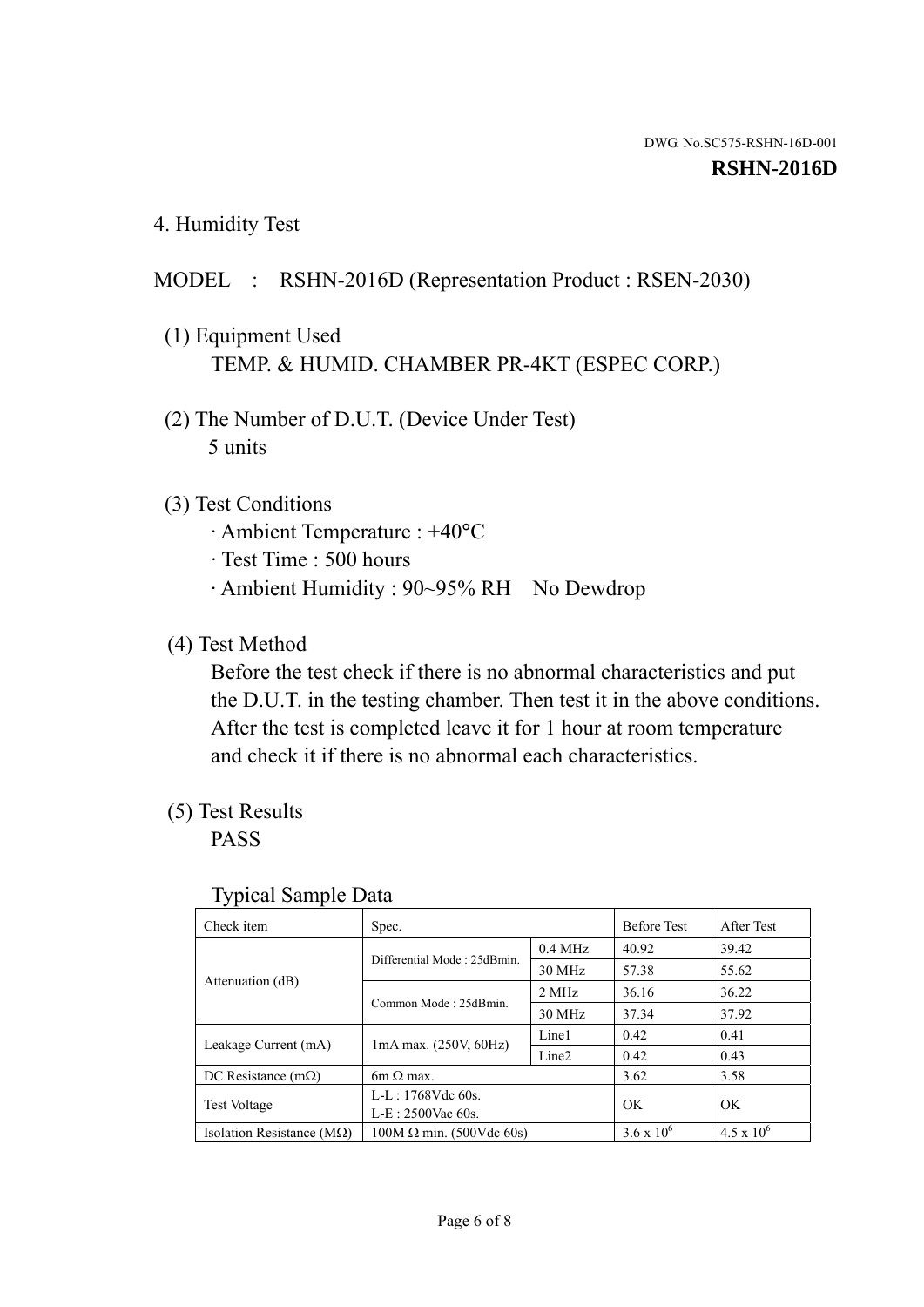5. High Temperature Resistance Test

## MODEL : RSHN-2016D (Representation Product : RSEN-2060)

- (1) Equipment Used TEMPERATURE CHAMBER PHH-300 ( ESPEC CORP.)
- (2) The Number of D.U.T. (Device Under Test) 5 units
- (3) Test Conditions
	- · Ambient Temperature : +55°C
	- · Test Time : 500 hours
	- · Operating : DC 60A
- (4) Test Method

 Before the test check if there is no abnormal characteristics and put the D.U.T. in the testing chamber. Then test it in the above conditions. After the test is completed leave it for 1 hour at room temperature and check it if there is no abnormal each characteristics.

(5) Test Results

PASS

| ┙┸                                 |                                 |                   |                     |                     |
|------------------------------------|---------------------------------|-------------------|---------------------|---------------------|
| Check item                         | Spec.                           |                   | <b>Before Test</b>  | After Test          |
|                                    | Differential Mode: 25dBmin.     | $0.2$ MHz         | 57.86               | 58.52               |
|                                    |                                 | 30 MHz            | 52.04               | 51.94               |
| Attenuation (dB)                   | Common Mode: 25dBmin.           | 2 MHz             | 35.90               | 36.04               |
|                                    |                                 | 30 MHz            | 26.60               | 27.62               |
| Leakage Current (mA)               | $1mA$ max. $(250V, 60Hz)$       | Line1             | 0.45                | 0.46                |
|                                    |                                 | Line <sub>2</sub> | 0.46                | 0.46                |
| DC Resistance $(m\Omega)$          | $3m \Omega$ max.                |                   | 2.22                | 2.24                |
| <b>Test Voltage</b>                | $L-L: 1768Vdc$ 60s.             |                   | OK                  | OK                  |
|                                    | $L-E: 2500$ Vac 60s.            |                   |                     |                     |
| Isolation Resistance ( $M\Omega$ ) | $100M \Omega$ min. (500Vdc 60s) |                   | $4.1 \times 10^{6}$ | $4.6 \times 10^{6}$ |

#### Typical Sample Data